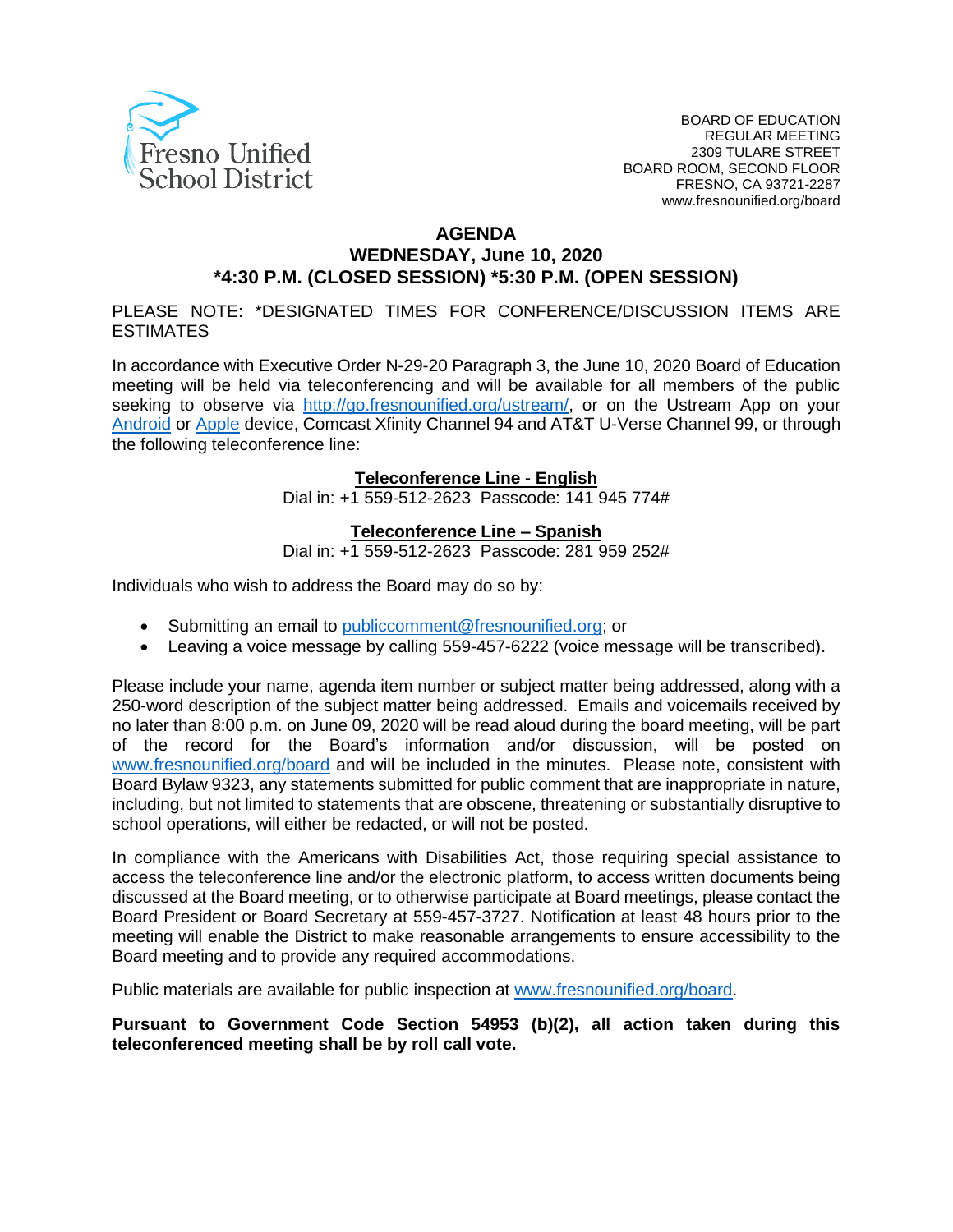**\*4:30 P.M**.

**CALL** Meeting to Order

**OPPORTUNITY** for Public Comment on Closed Session Agenda Items **RECESS** to Cabinet Room for Closed Session to discuss the following:

- 1. Student Expulsions pursuant to Education Code Section 35146.
- 2. Conference with Labor Negotiator (Government Code Section 54957.6); FUSD Negotiator(s): Paul Idsvoog; Employee Organizations(s): FTA, CSEA, Chapter 125, CSEA, Chapter 143, SEIU, Local 521, FASTA/SEIU, Local 521/CTW, CLC, Fresno Unified Building & Construction Trades/FTA; International Association of Machinists and Aerospace Workers (IAMAW), Unrepresented Employees: All Management, Confidential, and Supervisory Employees.
- 3. Public Employee Discipline/Dismissal/Release/Reassignment/Resignation.
- 4. Public Employment/Appointment (Government Code Section 54957).
- 5. Conference with Legal Counsel Anticipated/Pending/Threatened Litigation (Government Code Section 54956.9(d)(2)).
	- a. Potential Case: One (1)
	- b. Miguel Angel Gonzalez, an individual; and Verenice Rivera Martinez, an individual; vs. Fresno Unified School District Fresno Superior Court No. 19CECG02313 Claim No. GL18-0912-1585 & GL18-0912-2528

**\*5:30 P.M., RECONVENE** and report action taken during Closed Session, if any.

# **RECOGNIZE Student Board Members**

The Board of Education and Superintendent wish to recognize Student Board Members Joshua Camarillo of Edison High School, and Richard Romero of Fresno High School, for serving on the Board of Education during the 2019/20 school year. Contact person: Kim Mecum, telephone 457-3731.

### **HEAR Report from Superintendent**

### **BOARD/SUPERINTENDENT COMMUNICATION**

### **OPPORTUNITY for Public Comment on Consent Agenda Items**

**ALL CONSENT AGENDA** items are considered routine by the Board of Education and will be enacted by one motion. There will be no separate discussion of items unless a Board member so requests, in which event, the item(s) will be considered following approval of the Consent Agenda.

# **A. CONSENT AGENDA**

### **A-1, APPROVE Personnel List**

Included in the Board binders is the Personnel List, Appendix A, as submitted. The Superintendent recommends approval. Fiscal impact: There is no fiscal impact to the district at this time. Contact person: Paul Idsvoog, telephone 457-3548.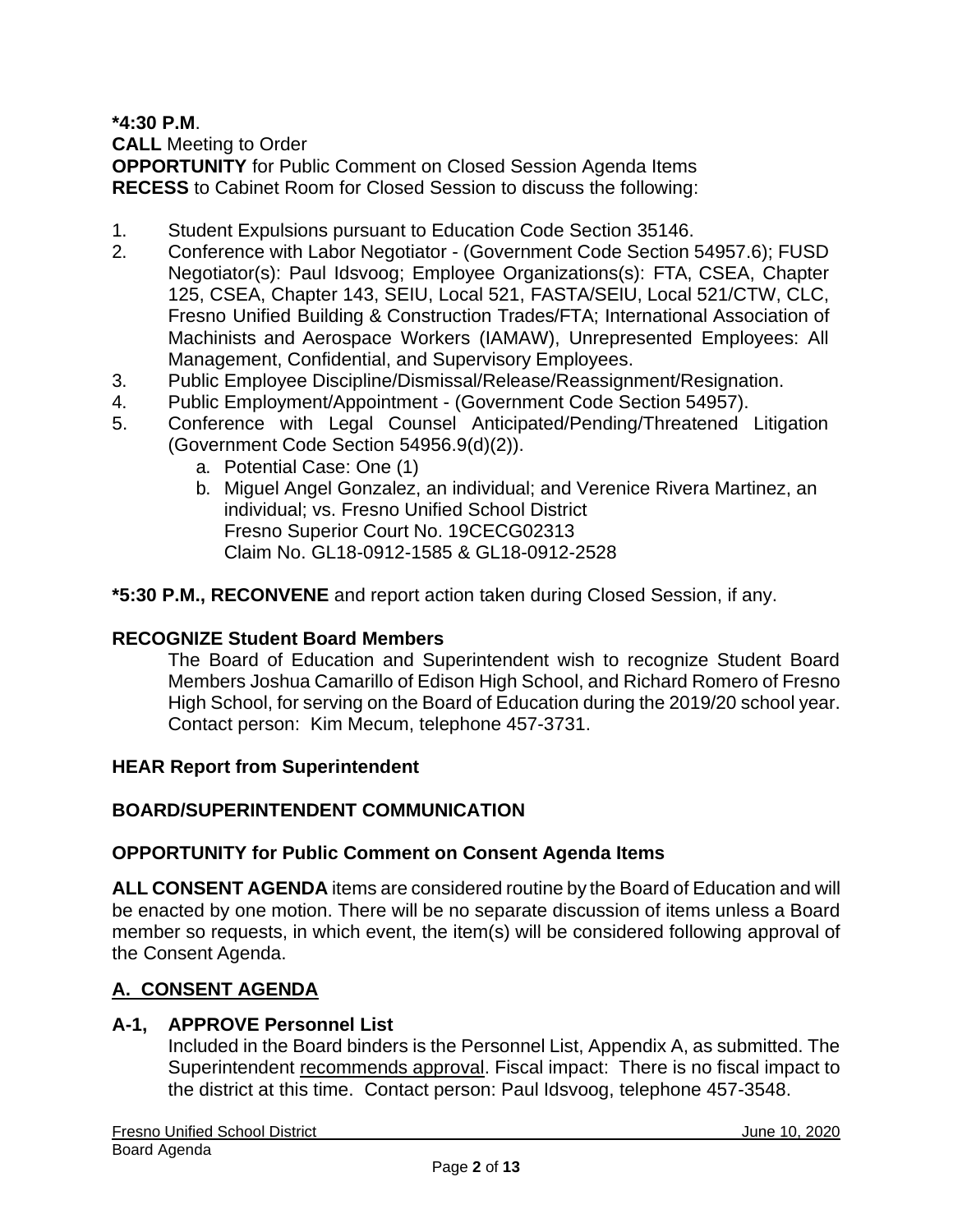### **A-2, ADOPT Resolution, Order of Election, and Specifications of the Election Order for the November 03, 2020 Election**

Included in the Board binders is a Resolution, Order of Election, and Specifications of the Election Order for the November 03, 2020 Election. California Education Code 5322 requires this resolution be submitted to the Fresno County Superintendent of Schools and The County Elections Office no later than 123 days prior to Tuesday, November 03, 2020, the date of the election, to file the Specifications of Election Order for filling positions in the following trustee areas: Area 2 (Roosevelt), Area 5 (Fresno), Area 6 (Hoover). The Superintendent recommends adoption. Fiscal impact: There is no fiscal impact to the district at this time. Contact person: David Chavez, telephone 457-3566.

### **A-3, APPROVE Minutes from Prior Meetings**

Included in the Board binders are the draft minutes for the May 06, 2020 Regular Board Meeting and the May 13, 2020 Special Board Meeting. The Superintendent recommends approval. Fiscal impact: There is no fiscal impact to the district at this time. Contact person: Robert G. Nelson, telephone 457-3884.

#### **A-4, APPROVE the Special Education Annual Budget and Service Plans and Service Descriptions for 2020/21**

Included in the Board binders are the fiscal year 2020/21 Special Education Annual Budget, service plans, and descriptions of services provided to students with disabilities. The annual plans are based upon the proposed fiscal year 2020/21 Special Education budget. The Superintendent recommends approval. Fiscal impact: There is no fiscal impact to the district at this time. Contact person: Kim Mecum, telephone 457-3731.

#### **A-5, APPROVE Agreement with Central Valley Regional Center, Inc.**

Included in the Board binders is an agreement with Central Valley Regional Center, Inc. (CVRC), to provide early intervention services for infants/toddlers, birth through age two, who reside within Fresno Unified School District, are clients of CVRC, and who have an Individualized Family Service Plan. CVRC will submit payment to Fresno Unified School District for providing services to infants/toddlers in the amount of \$798.58 monthly per infant/toddler. The Superintendent recommends approval. Fiscal impact: Local revenue received from CVRC to serve infants/toddlers, birth to age two who have an Individualized Family Service Plan. Contact person: Kim Mecum, telephone 457-3731.

### **A-6, APPROVE Learning Genie 5-year Agreement**

Included in the Board binders is a 5-year agreement with Learning Genie. The Learning Genie software application provides powerful and flexible tools to collect portfolio documentation for the Desired Results Developmental Profile (DRDP) assessment. Fresno Unified School District State-Funded Prekindergarten programs are required to complete the DRDP twice a year; fall and spring. This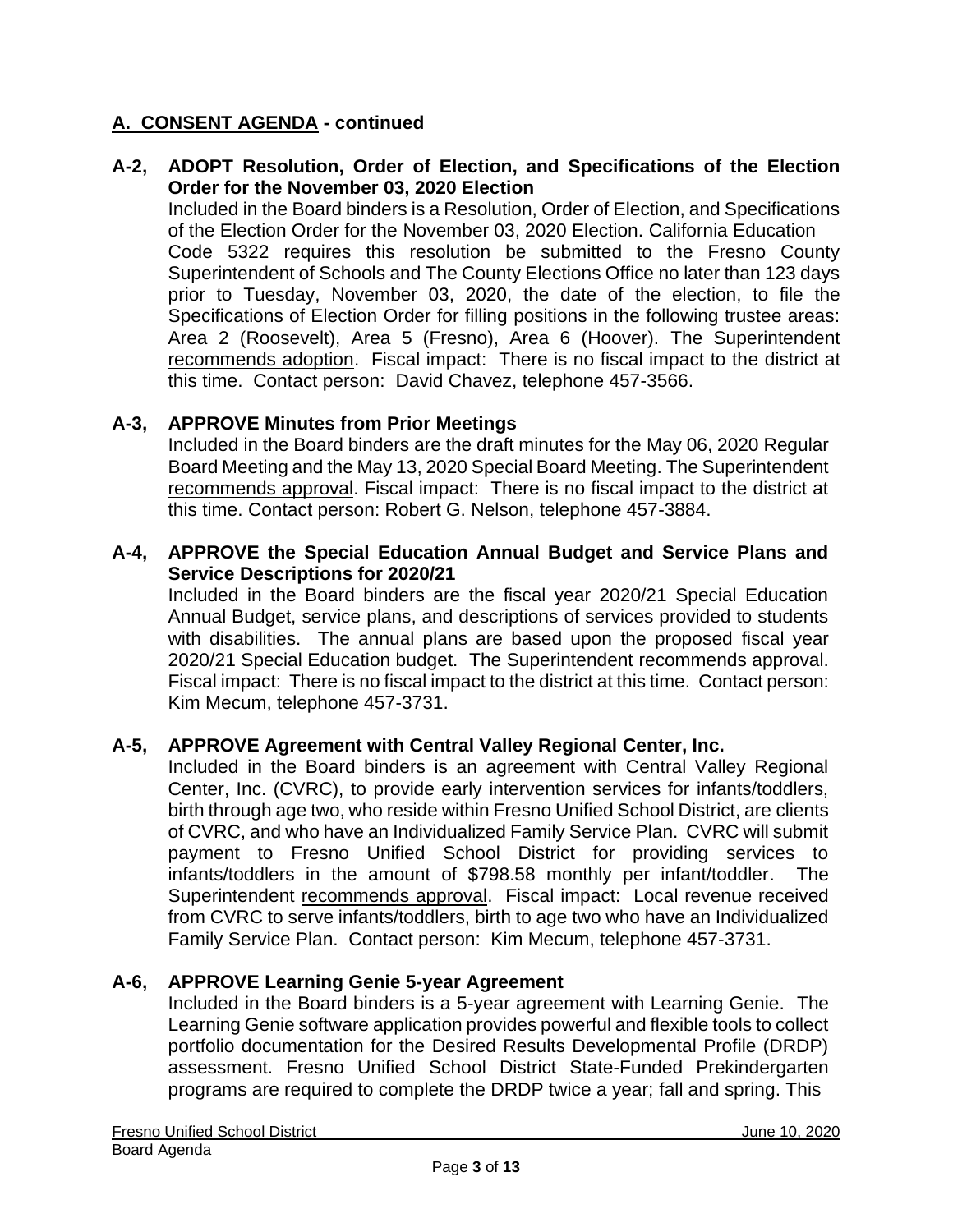contract will underwrite the cost of the application that includes picture and voice to text documentation, assessment rating, and parent engagement that is linked directly to DRDP. The parent engagement piece allows for teachers to send books, videos, and activities, to families in their home language achieving the best home to school connection. The duration of the contract is five years, cost per year is \$28,200. The Superintendent recommends approval. Fiscal impact: Total cost; \$141,000 over 5 years. Contact person: Lindsay Sanders, telephone 457-3750.

### **A-7, APPROVE Amendment to the Agreement with Delta Health Systems**

Included in the Board binders is an amendment to the agreement with Delta Health Systems (DHS) to provide medical claims administration services on behalf of the district's self-insured medical plans. Key responsibilities for DHS include processing medical claims, customer service support, managing participant eligibility, benefits administration and providing web-site access to claims. In addition, DHS also provides eligibility, premium disbursements and reconciliation services for the Kaiser Health Maintenance Organization (HMO) plan. The Superintendent recommends approval. Fiscal impact: Sufficient funds in the estimated annual amount of \$3,143,153 are available in the Health Internal Service Fund. Contact person: Ruth F. Quinto, telephone 457-6226.

#### **A-8, APPROVE Amendment to Agreements with Claremont Partners**

Included in the Board binders is an amendment to the agreements with Claremont Partners for Joint Health Management Board (JHMB) health program integration and Prescription Benefit Management (PBM) consulting services. The Superintendent recommends approval. Fiscal impact: Sufficient funds in the estimated annual amount of \$519,447 are available in the Health Internal Service Fund. Contact person: Ruth F. Quinto, telephone 457-6226.

#### **A-9, APPROVE Renewal Agreement with Pinnacle Training Systems**

Included in the Board binders is a renewal agreement with Pinnacle Training Systems to provide employee wellness and fitness related services to the Joint Health Management Board (JHMB). The Superintendent recommends approval. Fiscal impact: Sufficient funds in an annual, not-to-exceed amount of \$329,000 are available in the Health Internal Service Fund. Contact person: Ruth F. Quinto, telephone 457-6226.

### **A-10, APPROVE Award of Bid 20-37, Edison High School Athletic Track Replacement**

Included in the Board binders is information on Bid 20-37, to provide and install synthetic track surfacing system for Edison High School. This project also includes replacement of deteriorated asphalt as needed, surface coloring and lane line markings. All district tracks are included in the Deferred Maintenance program and scheduled for equitable replacement based on a 17-20 year life cycle. Edison's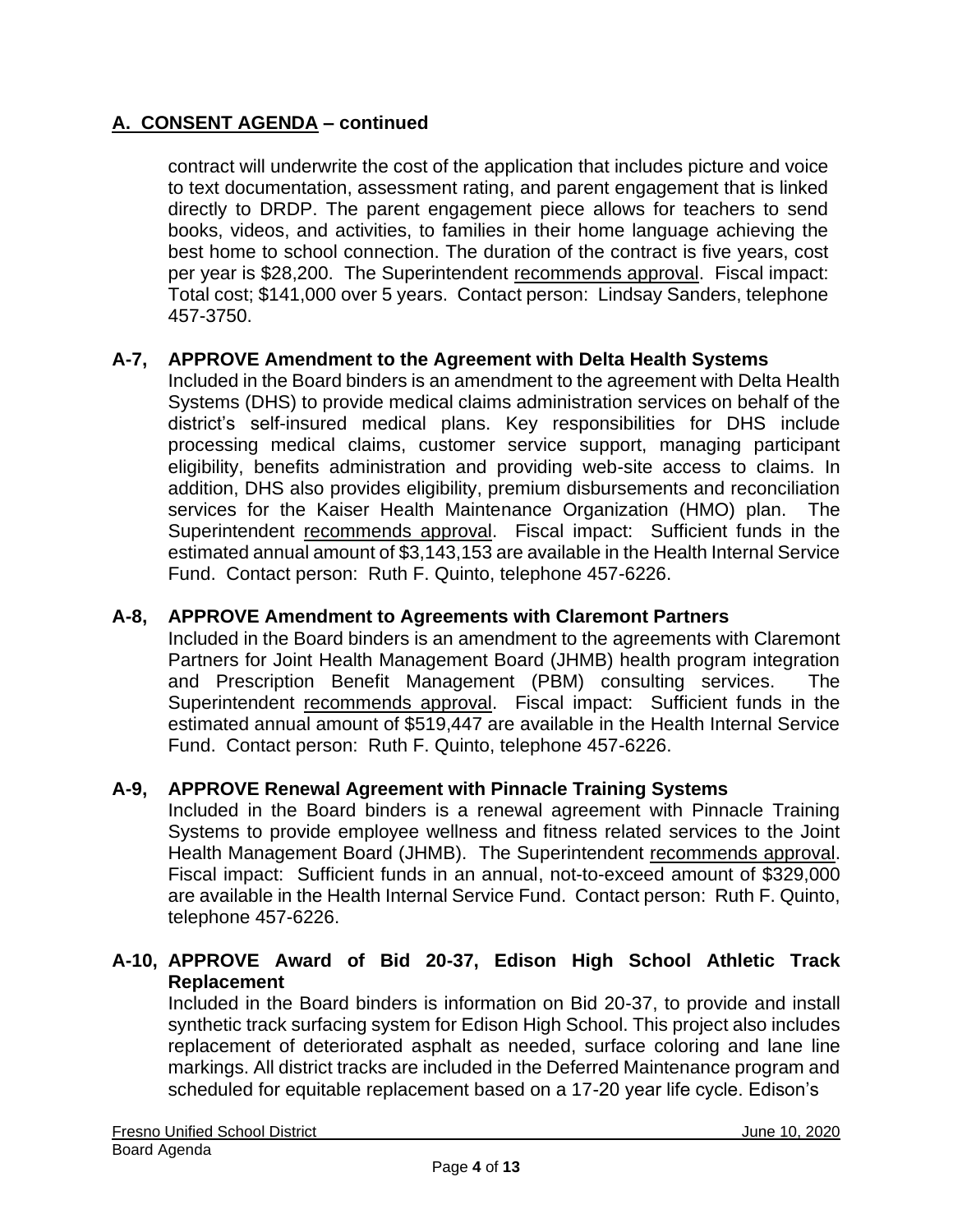track was installed in 2003 and requires replacement for safety, to reduce ongoing repair costs, and to meet the needs of student athletes and the community. Staff recommends award to the lowest responsive, responsible bidder: Beynon Sports Surfaces, Inc. (Fresno, California) \$ 374,235. The Superintendent recommends approval. Fiscal impact: \$374,235 is available in the Measure X Fund. Contact person: Karin Temple, telephone 457-3134.

- **A-11, APPROVE Award of Bid 20-39 Sections A and B, Hydration Stations for Elementary Schools Multipurpose Rooms: Anthony, Ayer, Bakman, Balderas, Calwa, Centennial, Dailey, Edison-Bethune, Ericson, Ewing, Forkner, Greenberg, Heaton, Hidalgo, Homan, Kirk, Lane, Leavenworth, Lincoln, Lowell, Mayfair, McCardle, Muir, Olmos, Pyle, Robinson, Storey, Thomas, Turner, Vang Pao, Vinland, Webster, Williams and Winchell** Included in the Board binders is information on Bid 20-39 Sections A and B, to provide hydration stations (filtered water bottle filling stations) inside the multipurpose rooms/cafeterias at 34 elementary schools. Hydration stations are being installed under the Drinking Water for Schools Grant Program through the California State Water Resources Control Board. This is the final phase of the project to provide hydration stations at all elementary schools. All middle and high schools have hydration stations. Staff recommends award to the lowest responsive, responsible bidder: Sections A and B: Viking Enterprises (Fresno, California) \$414,677. The Superintendent recommends approval. Fiscal impact: The Drinking Water for Schools Grant will provide \$329,698, and \$84,979 is available in the Measure X fund. Contact person: Karin Temple, telephone 457- 3134.
- **A-12, APPROVE Award of Bid 20-42 Sections A - E, Exterior Painting for: Anthony, Balderas, Hidalgo, Homan, King, Leavenworth and Winchell Elementary Schools; Ahwahnee and Scandinavian Middle Schools; and Buildings at the Ventura and 10th Site**

Included in the Board binders is information on Bid 20-42 Sections  $A - E$ , for exterior painting at nine schools and four buildings at the Ventura and 10th site during summer break. The schools identified are the most in need based on the year painted and evaluation of condition. Painting the Ventura and 10th buildings is included in the district's improvement plan to prepare the facilities for relocation of certain central office departments. Staff recommends award of Section A-E to the lowest responsive, responsible bidders: Sections A and D Michael's Discount Painting (San Diego, CA) \$210,000; Sections B and E, Pacific Rim Painting Co. (San Pedro, CA) \$230,350; Section C, GDL Painters, Inc. (Littlerock, CA) \$125,800. The Superintendent recommends approval. Fiscal impact: \$566,150 is available in the Measure X fund – Deferred Maintenance. Contact person: Karin Temple, telephone 457-3134.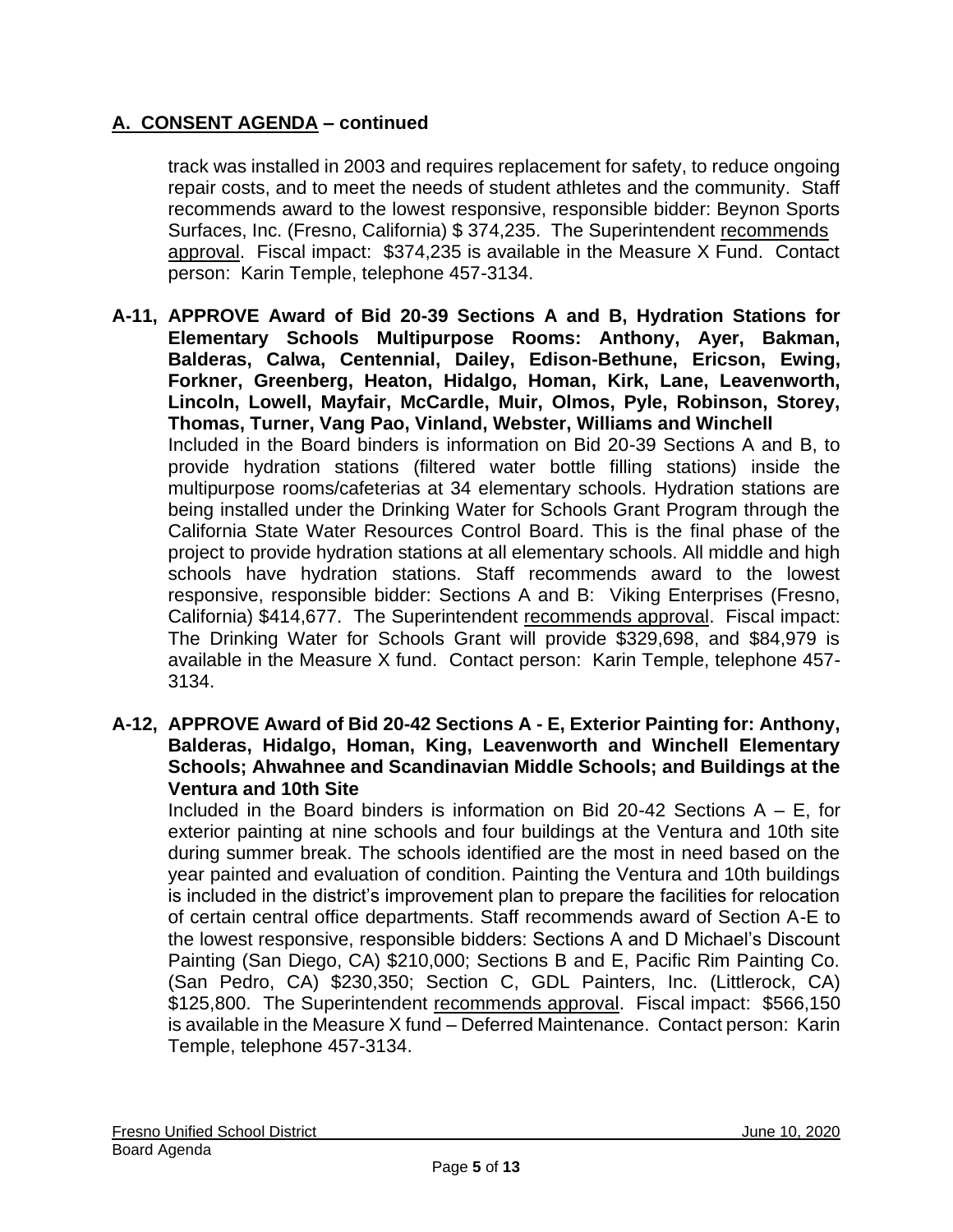**A-13, APPROVE Award of Bid 20-48, Computech Middle School Parking Lot Improvements and Modular Classroom Infrastructure**

Included in the Board binders is information on Bid 20-48, to create a single pointof-entry, dedicated visitor parking area, and infrastructure for modular classroom buildings at Computech Middle School. The project also includes fencing and gates, new access to the administration office, and secure staff parking for improved safety and campus operations. Staff recommends award to the lowest responsive, responsible bidder: BVI Construction, Inc. (Fresno, California) \$1,152,000. The Superintendent recommends approval. Fiscal impact: \$899,000 is available in the Measure X Fund (parking lot); and \$253,000 is available in the School Facilities Fund (modular infrastructure). Contact person: Karin Temple, telephone 457-3134.

**A-14, APPROVE Award of Bid 20-49, Juan Felipe Herrera New Elementary School** Included in the Board binders is information on Bid No. 20-49, to build the new 80,000 square foot, 36-classroom Juan Felipe Herrera Elementary School on a district-owned 17-acre site at 5090 East Church between Peach and Willow. The two-story, STEAM (Science-Technology-Engineering-Arts-Mathematics) focused TK-6th grade classroom building features project-based and indoor/outdoor learning spaces, classroom sinks, and interior walls designed to exhibit student and community art. The connected single-story preschool facility contains eight classrooms with adjacent restrooms. The multipurpose/cafeteria building has a stage with acoustical retractable sound wall and a staff dining/parent work room. There is a library/media center and dedicated music room with storage. The administration building houses staff offices, work/conference rooms, confidential meeting spaces for social emotional supports, and nurse's office with independent hand washing and restrooms. Play courts/fields include four outdoor basketball courts, three soccer fields, and two ballfield backstops. Staff recommends award to the lowest responsive, responsible bidder: Davis Moreno Construction, Inc. (Fresno, California) \$37,621,226. The Superintendent recommends approval. Fiscal impact: \$37,621,226 will be available pending the upcoming Measure X, Series C issuance to be recommended for authorization by the Board. Contact person: Karin Temple, telephone 457-3134.

### **A-15, APPROVE Award of Bid 20-52, Fresh Juice and Dairy Products**

Included in the Board binders is information on Bid 20-52, to establish fixed pricing for delivery of fresh orange juice, milk and dairy products to 103 school locations. These products are served in the School Breakfast Program, National School Lunch Program and the Super Snack Program, and are funded by reimbursement from the U.S. Department of Agriculture and the California Department of Education. Staff recommends award to the lowest responsive, responsible bidder: Producers Dairy Foods, Inc. (Fresno, California) \$4,505,117 (estimated annual cost). The Superintendent recommends approval. Fiscal impact: \$4,505,117 is available in the Cafeteria Fund. Contact person: Karin Temple, telephone 457- 3134.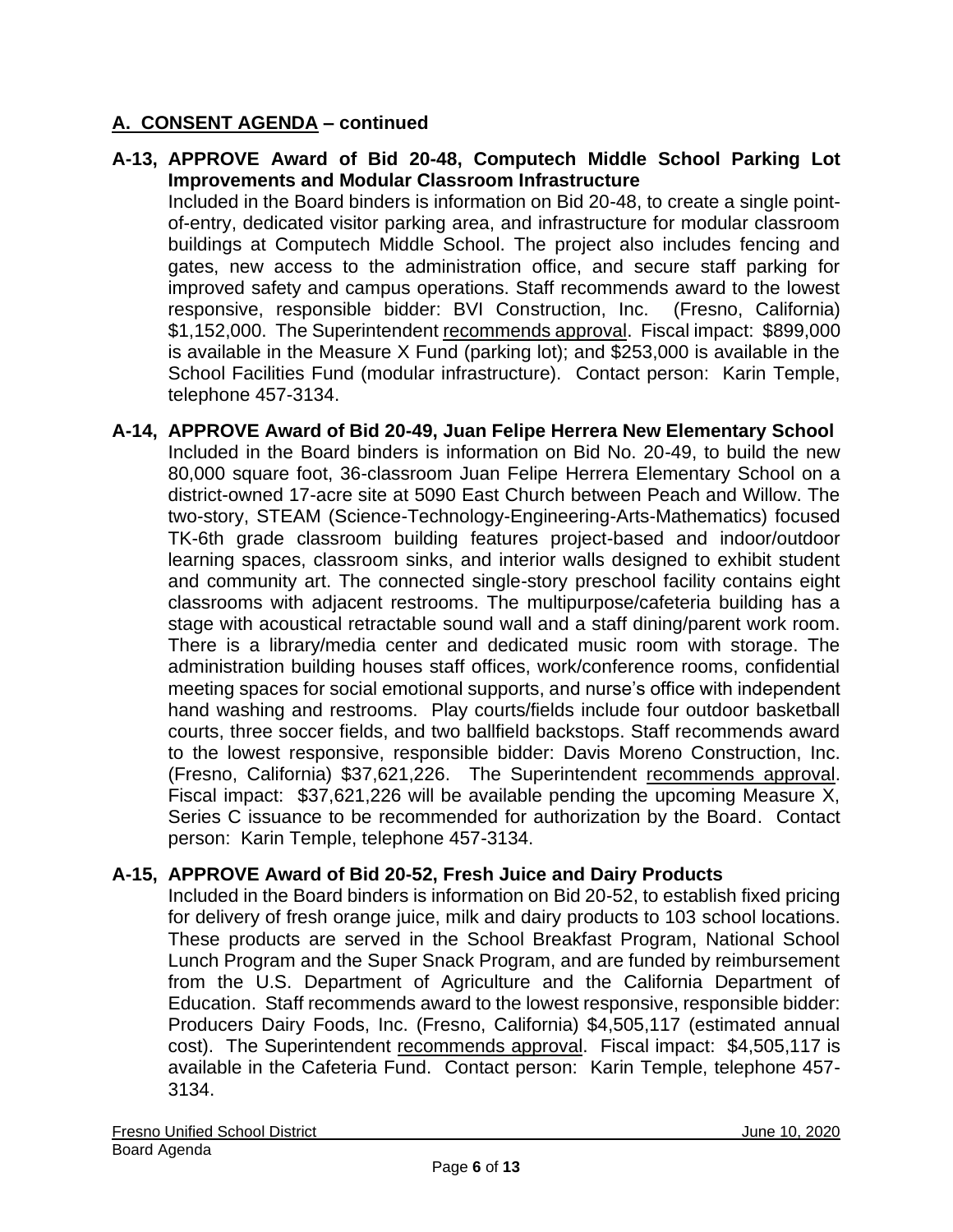**A-16, APPROVE Award of Bid 20-54 Sections A and B, Modular Classroom Infrastructure for Ayer, Jackson, Lawless, Lincoln, Malloch Elementary Schools and Sunnyside High School**

Included in the Board binders is information on Bid 20-54 Sections A and B, to provide infrastructure and utility connections for 14 modular classroom buildings at Sunnyside High School (three) and five elementary schools: Ayer (three), Jackson (two), Lawless (two), Lincoln (two), and Malloch (two). The classrooms are needed at Ayer for special education. The remaining buildings are needed to accommodate planned staffing increases based on 2020/21 enrollment projections, dual immersion program expansion, and student support spaces. Staff recommends award to the lowest responsive, responsible bidders: Section A: Davis Moreno Construction, Inc. (Fresno, California) \$1,440,575; Section B: Todd D. Phillips, Inc. dba Buildings Unlimited (Madera, California) \$1,282,737. The Superintendent recommends approval. Fiscal impact: For the \$2,723,312 cost of the infrastructure and utility connections project, \$547,975 is available in the General Fund (Ayer), \$1,399,037 is available in the Developer Fee Fund (Lawless, Malloch and Sunnyside), and \$776,300 is available in the School Facilities Fund (Jackson and Lincoln). Contact person: Karin Temple, telephone 457-3134.

### **A-17, APPROVE Award of Bid 20-55, Modular Classroom Infrastructure for Centennial, Eaton and Pyle Elementary Schools**

Included in the Board binders is information on Bid 20-55, to provide infrastructure and utility connections for six modular classroom buildings (two each) at Centennial, Eaton and Pyle Elementary Schools. The buildings are needed to accommodate planned staffing increases based on 2020/21 enrollment projections, and dual immersion program expansion. Staff recommends award to the lowest responsive, responsible bidder: BVI Construction, Inc. (Fresno, California) \$1,083,345. The Superintendent recommends approval. Fiscal impact: For the \$1,083,345 cost of the infrastructure and utility connections project, \$686,845 is available in the Developer Fee Fund (Centennial and Eaton), and \$396,500 is available in the School Facilities Fund (Pyle). Contact person: Karin Temple, telephone 457-3134.

#### **A-18, APPROVE Award of Request for Qualifications 20-13, Architectural/Engineering Services, and Request for Qualifications 20-14, Professional Services - Construction Related Consultants**

It is recommended the Board approve Requests for Qualifications (RFQ) 20-13 and 20-14, to provide a pool of qualified firms/consultants for use in support of the district's new construction, modernization, modular projects, and deferred and general maintenance projects. Also included in the RFQ are firms that provide services for securing funding and project approvals from State agencies and firms that assist in preparing and analyzing demographic and enrollment data. Based on an extensive review, included in the Board binders is the list of qualified firms/consultants recommended for approval to provide professional services on a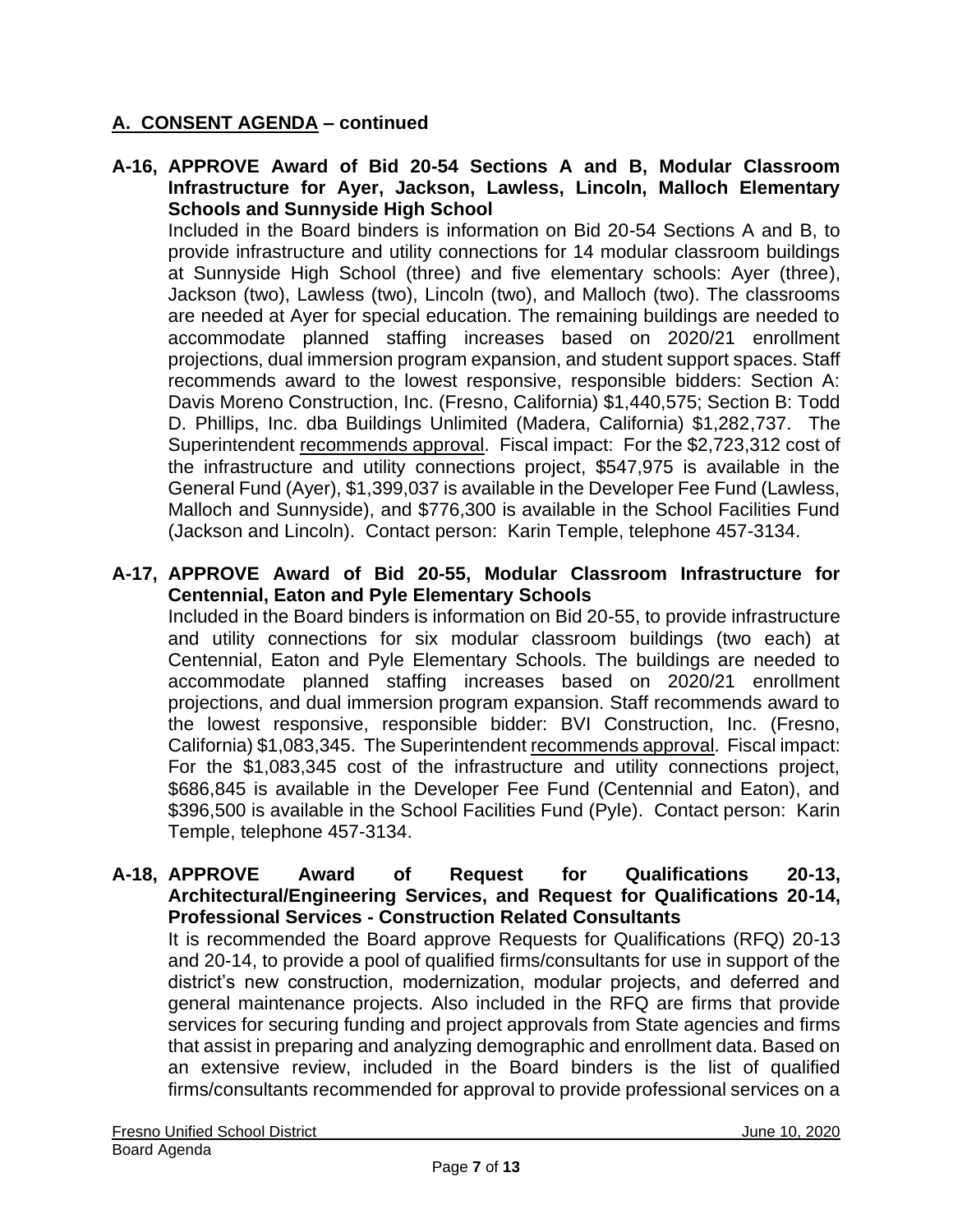project-by-project basis for a five-year period. The Superintendent recommends approval. Fiscal impact: Funding will be established on a project by project basis. Contact person: Karin Temple, telephone 457-3134.

#### **A-19, DENY Claim GL20-0128-4726**

Included in the Board binders is a Claim for Damages by a minor, case GL20- 0128-4726. The Superintendent recommends the Claim be denied, and the matter referred to the district's Executive Director of Benefits and Risk Management for further handling. Fiscal impact: There is no fiscal impact to the district at this time. Contact person: Ruth F. Quinto, telephone 457-6226.

### **A-20, DENY Claim GL19-1101-4892**

Included in the Board binders is a Claim for Damages for Leanne Moreno, case GL19-1101-4892. The Superintendent recommends the Claim be denied, and the matter referred to the district's Executive Director of Benefits and Risk Management for further handling. Fiscal impact: There is no fiscal impact to the district at this time. Contact person: Ruth F. Quinto, telephone 457-6226.

#### **A-21, RATIFY Amendment No. 5 to the Agreement with Delta Health Systems**

Included in the Board binders is Amendment No. 5 to the agreement with Delta Health Systems for the tele-health services program. The tele-health services program provides district health plan members with access to same day consultations with licensed physicians 24 hours a day 365 days a year. This same day access is facilitated via use of telephonic or video conferencing where available. The Superintendent recommends ratification. Fiscal impact: Sufficient funds in the amount of \$25,000 are available in the Health Internal Service Fund. Contact person: Ruth F. Quinto, telephone 457-6226.

### **A-22, RATIFY Amendment No. 3 to the Agreement with Envision Pharmaceutical Services, LLC**

Included in the Board binders is Amendment No. 3 to the agreement with Envision Pharmaceutical Services, LLC for prescription benefit services to active employees and pre-65 retirees. The Superintendent recommends ratification. Fiscal impact: Sufficient funds are available in the Health Internal Service Fund. Contact person: Ruth F. Quinto, telephone 457-6226.

### **A-23, RATIFY Independent Contractor Services Agreement with The Foundation FCOE, Inc.**

Ratification is requested for an Independent Contractor Services Agreement between Fresno Unified School District, Early Learning Department and The Foundation FCOE, Inc. This contract will underwrite the planning, development, implementation, and evaluation of the virtual registration for the Language Learning Project online training and the development of a community-level developmental screening dashboard. Funds in the amount of \$22,000 are provided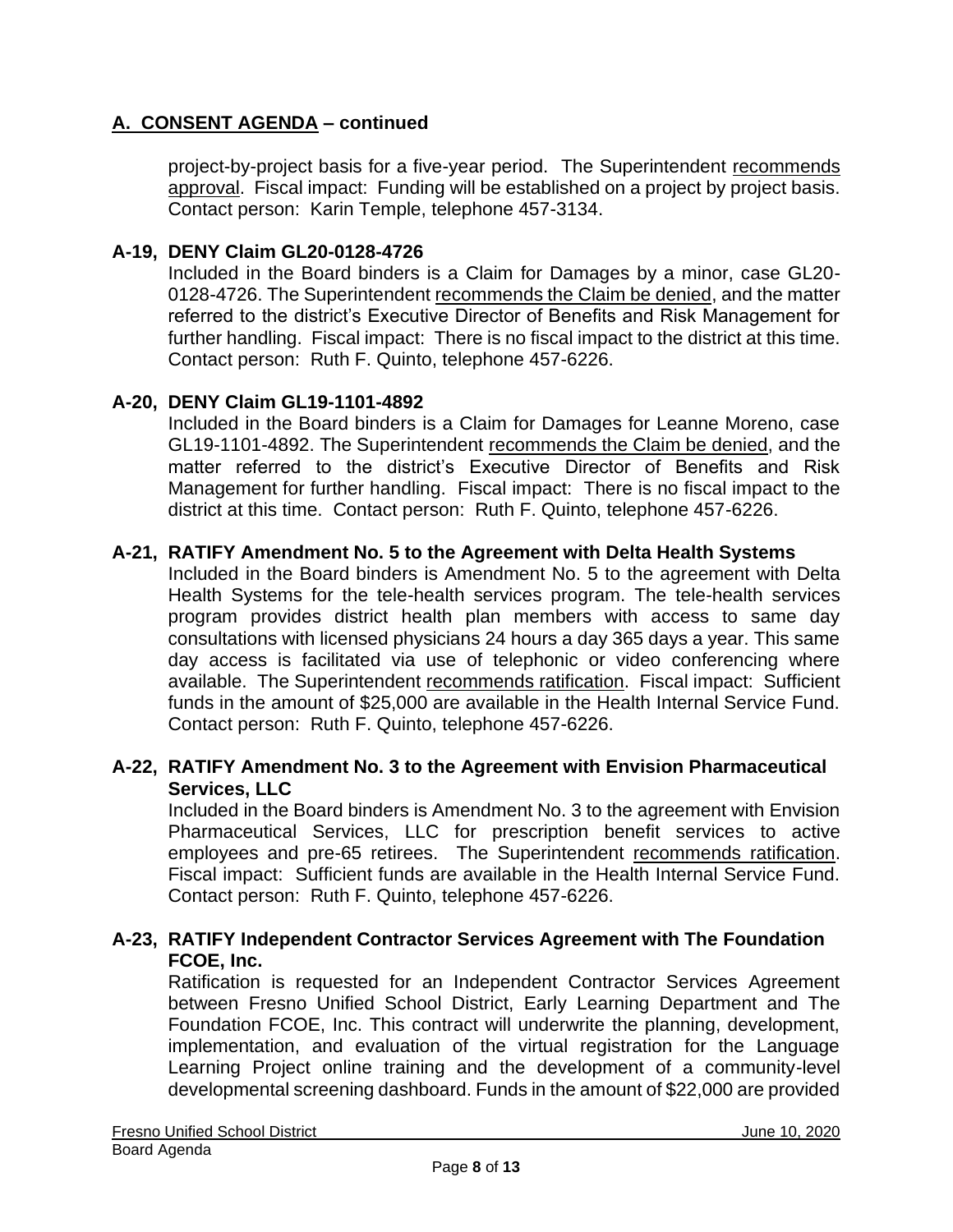through the Dual Language Learning, California Department of Education grant and Starting Smart and Strong Initiative grant. The Superintendent recommends ratification. Fiscal impact: The Foundation FCOE, Inc will receive \$12,000.00 for LLP Leadership Orientation virtual trainings and \$10,000.00 for the development of a community-level developmental screening dashboard. Contact person: Lindsay Sanders, telephone 457-3750.

### **A-24, RATIFY Independent Contractor Services Agreement with Lightbox Collaborative, LLC**

Ratification is requested for an Independent Contractor Services Agreement between Fresno Unified School District, Early Learning Department and Lightbox Collaborative, LLC for the development and design of the branding for 235 pages of the Language Leaning Project Toolkit and redesign of the Early Learning website to include an online training model, digital toolkit, and parent resources. Funds in the amount of \$20,000 are provided through the Dual Language Learning, California Department of Education grant. The Superintendent recommends ratification. Fiscal impact: Final product of the toolkit and the redesign of the Early Learning website to include the LLP microsite total cost of \$20,000. Contact person: Lindsay Sanders, telephone 457-3750.

### **A-25, RATIFY Independent Contractor Services Agreement with PPL Studio, LLC**

Ratification is requested for the Independent Contractor Services Agreement between Fresno Unified School District, Early Learning Department and Lightbox Collaborative, LLC for the development and design of the branding for 238 pages of the Language Leaning Project Toolkit and redesign of the Early Learning website to include an online training model, digital toolkit, and parent resources. The original contract was approved by the Board on 11/06/2019 in the amount of \$27,000.00. Additional support to distance learning format and enhancement of the Early Learning Department website will cost \$20,000.00 for a new total amount of \$47,000.00 and is being provided through the Language Learning Project, California Department of Education grant. The Superintendent recommends ratification. Fiscal impact: Total amount of this agreement is \$47,000.00. Logo, style guide, and management will cost \$12,000.00. Binder production management will cost \$15,000.00. Additional support to distance learning format and enhancement of the Early Learning Department website will cost \$20,000.00. Sufficient funds in the amount of \$47,000.00 are available from the Language Learning Project Grant. Contact person: Lindsay Sanders, telephone 457-3750.

**A-26, RATIFY Independent Contractor Services Agreement with The Lustig Group** Ratification is requested for the Independent Contractor Services Agreement between Fresno Unified School District, Early Learning Department and PPL Studio, LLC for the development and management of the Language Learning Project microsites which will include multiple components of professional resources and supports for Early Childhood Educators. Additional funds in the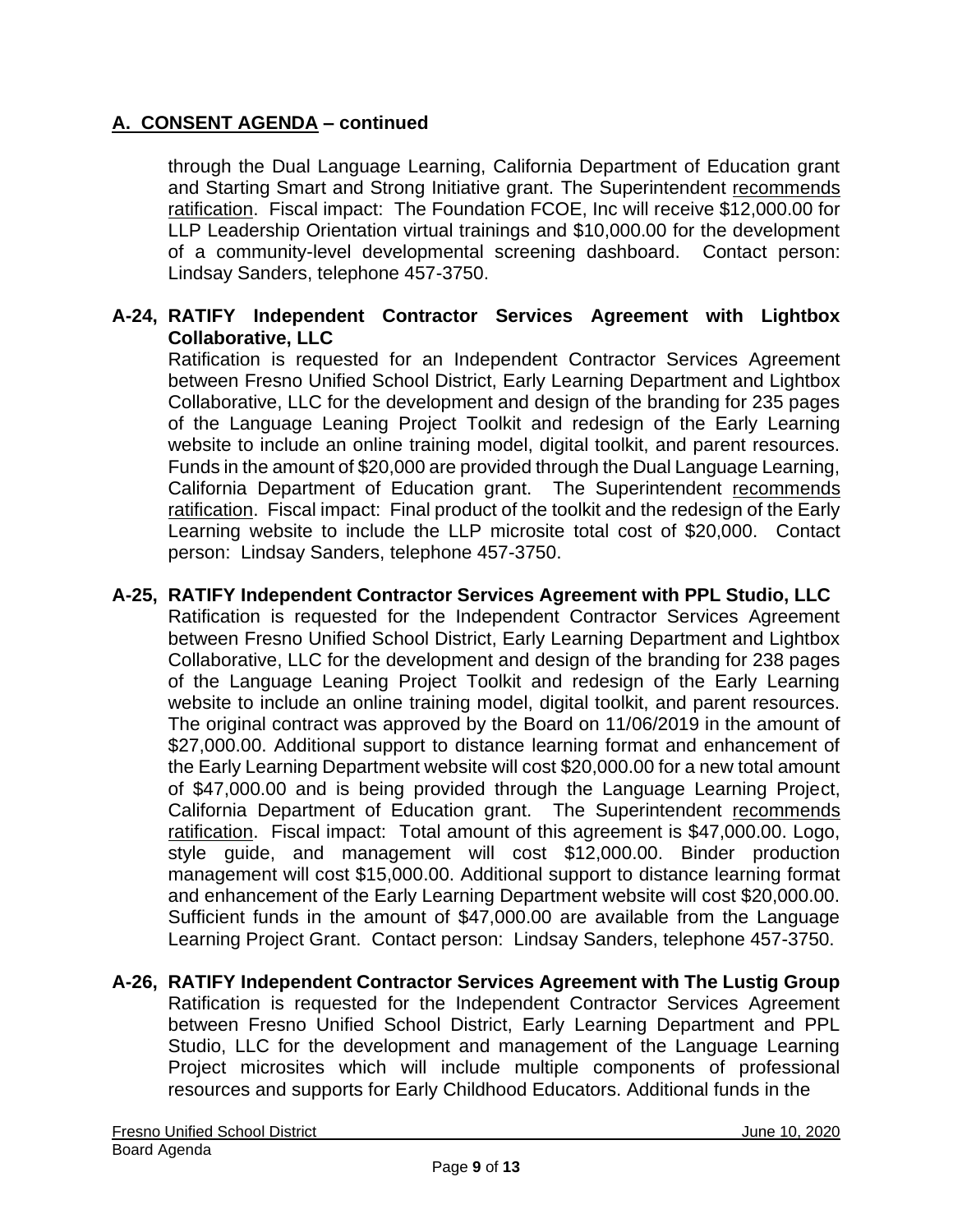amount of \$20,000.00 will be added to the original contracted amount of \$27,000.00 for a new total of \$47,000.00 and are being provided through the Language Learning Project, California Department of Education grant. The Superintendent recommends ratification. Fiscal impact: Video projects associated with this contract will cost \$22,500.00. Website development project will cost \$5,000.00. The additional support for the transition to online distance learning trainings includes one main page with seven subsites for a total cost of \$47,500.00. Sufficient funds in the amount of \$47,500.00 are available from The Language Learning Project (LLP) grant. Contact person: Lindsay Sanders, telephone 457- 3750.

### **A-27, RATIFY the 2020/21 Grant Applications to the Fansler Foundation**

Ratification is requested for grant applications to the Fansler Foundation for Addicott Elementary School and Rata High School. The Fansler Foundation is a non-profit, public benefit corporation that primarily supports organizations to assist developmentally challenged youth. The grant applications request funds to purchase sensory room equipment and materials to enhance student learning and engagement at Addicott Elementary School, as well as four EyeGaze Education Touch PC Systems for RATA High School. The Superintendent recommends ratification. Fiscal impact: The estimated grant funding is \$70,310. Contact person: Kim Mecum, telephone 457-3731.

#### **A-28, RATIFY Grant Application to California Department of Education 2019 Inclusive Early Education and Expansion Program Grant and Acceptance of Grant Award**

Ratification is requested for a grant application and acceptance of the grant award from the California Department of Education, Early Learning and Care Division - 2019 Inclusive Early Education and Expansion Program. The grant will target the following areas– Adaptive Equipment, Facilities, and Professional Development with a goal to increase access to inclusive early learning programs for young children (birth – 5 years old) with disabilities, including children with severe disabilities. The Superintendent recommends ratification. Fiscal impact: Grant funding award \$9,936,247, the required 33% match covered through in-kind contributions to the project. Contact person: Lindsay Sanders, telephone, 457- 3750.

### **A-29, RATIFY Change Orders for the Projects Listed Below**

Included in the Board binders is information on Change Orders for the following projects:

• Bid 19-51 Sections B and C, Mechanical Improvements for Malloch Elementary School and Tehipite Middle School Change Order 2 presented for ratification (Malloch): \$6,002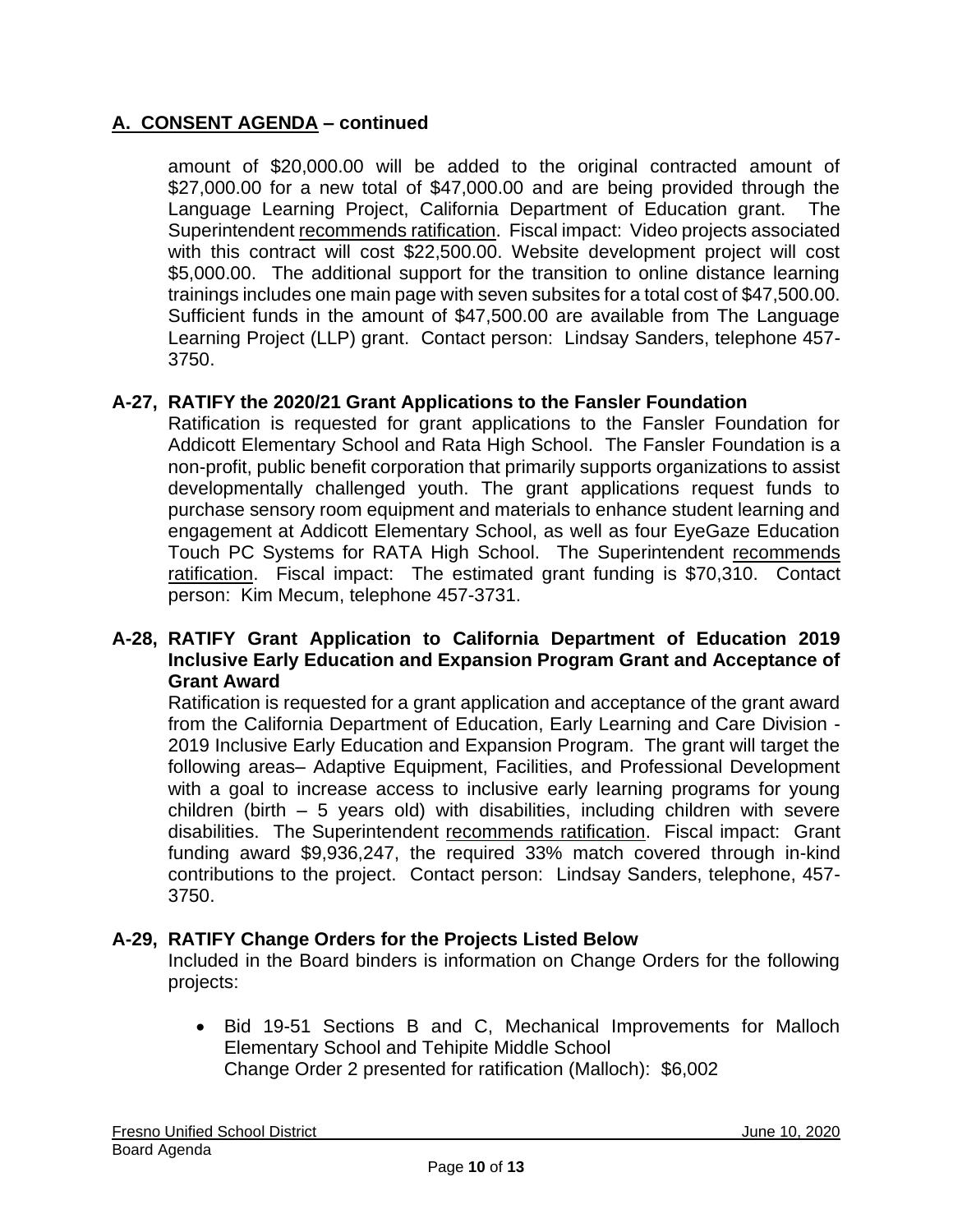• Bid 20-10, Cambridge High School Student Services & Administration Office **Improvements** Change Order 2 presented for ratification: \$5,728

The Superintendent recommends ratification. Fiscal impact: \$11,730 is available in the Measure X fund for Bids 19-51 Sections B and C and Bid 20-10. Contact person: Karin Temple, telephone 457-3134.

### **A-30, RATIFY the Filing of Notices of Completion**

Included in the Board binders are Notices of Completion for the following projects, which have been completed according to plans and specifications.

- Bid 19-20 Section A, Multipurpose Room Improvements for Roeding Elementary School and Cooper Middle School
- Bid 20-02, McLane and Roosevelt High Schools Ballfield Scoreboard **Installation**

The Superintendent recommends ratification. Fiscal impact: Retention funds are released in accordance with contract terms and California statutes. Contact person: Karin Temple, telephone 457-3134.

#### **END OF CONSENT AGENDA (ROLL CALL VOTE)**

#### **UNSCHEDULED ORAL COMMUNICATIONS**

In accordance with Executive Order N-29-20 Paragraph 3, the June 10, 2020 Board of Education meeting will be held via teleconferencing. Individuals who wish to address the Board may do so by:

- Submitting an email to [publiccomment@fresnounified.org;](mailto:publiccomment@fresnounified.org) or
- Leaving a voice message by calling 559-457-6222 (voice message will be transcribed).

Please include your name, agenda item number or subject matter being addressed, along with a 250-word description of the subject matter being addressed. Emails and voicemails received by no later than 8:00 p.m. on June 09, 2020 will be read aloud during the board meeting, will be part of the record for the Board's information and/or discussion, will be posted on [www.fresnounified.org/board](http://www.fresnounified.org/board) and will be included in the minutes. Please note that consistent with Board Bylaw 9323, any statements submitted for public comment that are inappropriate in nature, including, but not limited to statements that are obscene, threatening or substantially disruptive to school operations, will either be redacted, or will not be posted.

Members of the public with questions on school district issues may submit them in writing. The Board will automatically refer to the Superintendent any formal requests that are brought before them at this time. The appropriate staff member will furnish answers to questions.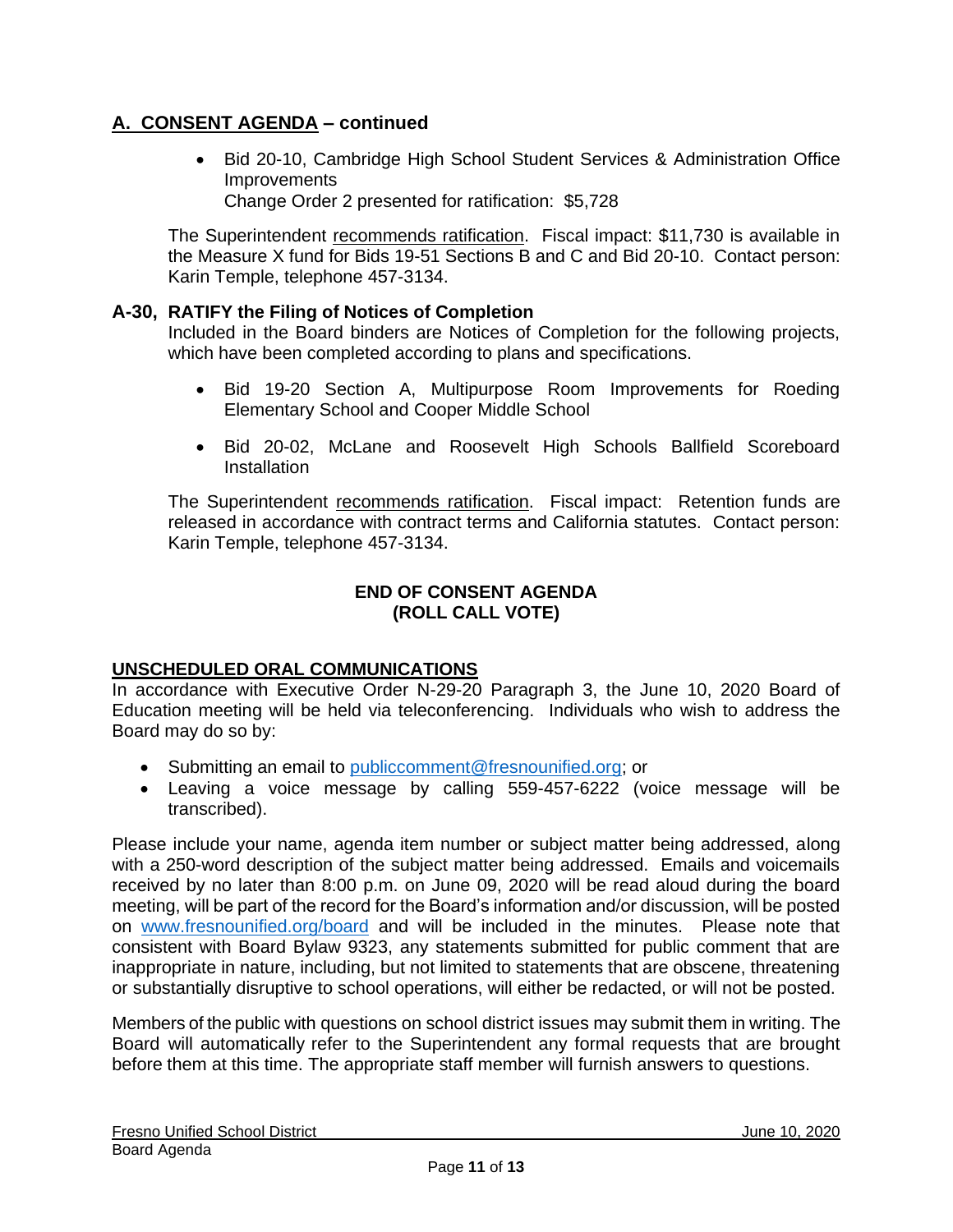## **B. CONFERENCE/DISCUSSION AGENDA**

### **\*6:15 P.M.**

**B-31**, **HOLD Public Hearing, DISCUSS and ADOPT Fresno Unified School District's 2020/21 Proposed Budget, Education Protection Account and ADOPT the COVID-19 Operations Written Report**

Staff will present, a public hearing will be held, and the Board of Education will discuss and adopt the Fresno Unified School District's 2020/21 Proposed Budget and Education Protection Account and the COVID-19 Operations Written Report for the Local Control and Accountability Plan. The Proposed Budget includes the multi-year projected budget for the Unrestricted General Fund. The agenda item will also describe factors addressed in the 2020/21 Proposed Budget and issues affecting the multi-year projections for 2021/22 and 2022/23. The Superintendent recommends adoption. Fiscal impact: Noted in support material. Contact person: Ruth F. Quinto, telephone 457-6226.

### **\*6:35 P.M.**

**B-32**, **DISCUSS and APPROVE the 2020/21 School Plans for Student Achievement** Approval is requested for the 2020/21 School Plans for Student Achievement (SPSA). The development of the SPSA is a collaborative process involving staff, students, parents and community in the analysis of data to identify the needs of students, as well as an analysis of the effectiveness of practices and programs at the school. A copy of each SPSA is available upon request to the Board Office, as well as to each individual school site. The Superintendent recommends approval. Fiscal impact: All funding is included in budget allocations for each site. Contact person: Ruth F. Quinto, telephone 457-6226.

#### **\*6:50 P.M.**

**B-33**, **CONDUCT Public Hearing and ADOPT Resolution 19-41 Authorizing the Increase of Level I School Facility (Development) Fees on Residential and Commercial/Industrial Construction Projects**

Included in the Board binders and recommended for adoption is Resolution 19-41, to authorize increasing School Facility Fees, also known as Development Fees. Pursuant to Education Code Section 17620 and Government Code Section 65995, in January 2020 the State Allocation Board approved adjustments to the allowable maximum development fees based on increases in the state-wide cost index. School districts are required to conduct a study to justify increasing development fees to the statutory limit. A Justification Study prepared by O'Dell Planning & Research, Inc. (included in the Board binders) validates the need for the increased fees based on projected new development and the related need for new or reconstructed school facilities. The current and proposed fees are shown below.

| Development Type      | Current Fee (per s.f.) | Proposed Fee (per s.f.) |
|-----------------------|------------------------|-------------------------|
| Residential           | \$3.79                 | \$4.08                  |
| Commercial/Industrial | \$0.61                 | \$0.66                  |